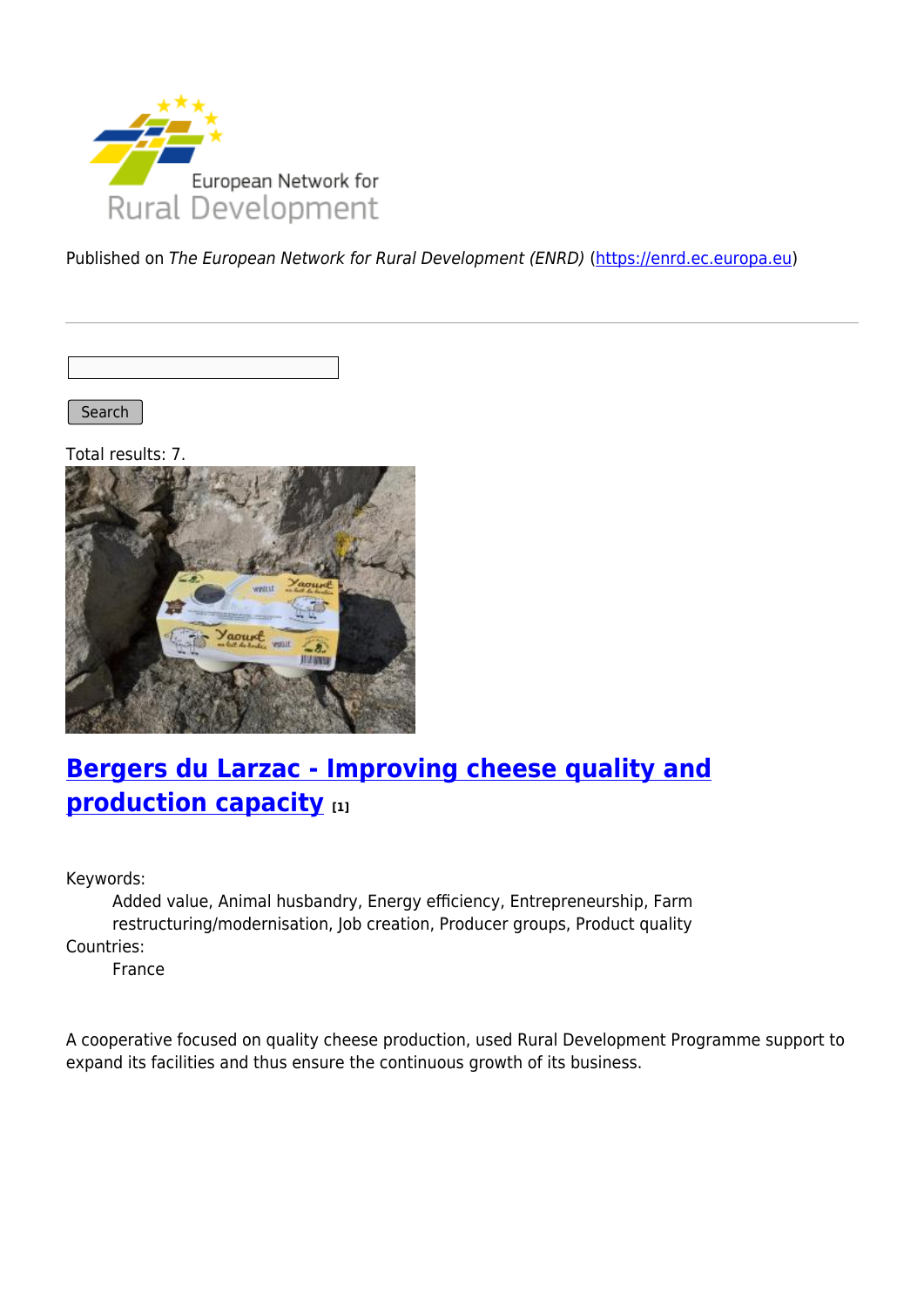

### **['Les 3 Givrées' - Ice cream from the farm](https://enrd.ec.europa.eu/projects-practice/les-3-givrees-ice-cream-farm_en) [2]**

Keywords:

Agriculture, Competitiveness, Diversification, Entrepreneurship, Family farming, Food & Drink, Innovation, Job creation, Product quality, Rural business, Rural SMEs, Women

Countries:

France

In an area where the agricultural sector is under pressure due the expansion of a nearby urban centre, the diversification of farming activities e.g. ice-cream production and marketing, can ensure the farm's sustainability.



## **[Future-proof peat meadow polder 'Lange Weide'](https://enrd.ec.europa.eu/projects-practice/future-proof-peat-meadow-polder-lange-weide_en) [3]**

Keywords:

Animal husbandry, Irrigation, Producer groups, Sustainability, Water management Countries:

The Netherlands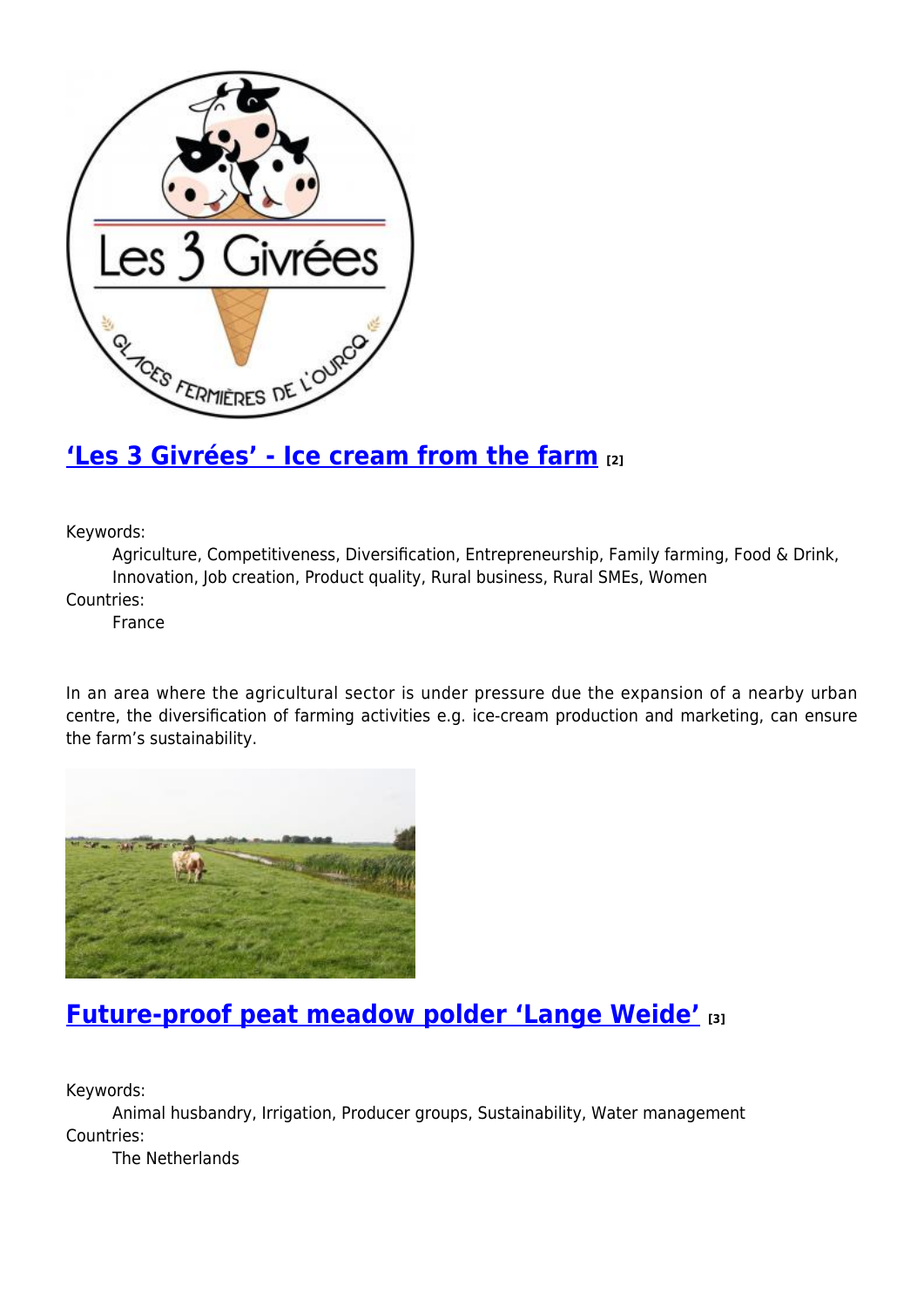The future-proof peat meadow polder 'Lange Weide', is unique bottom-up initiative and the largest submerged drainage project in the Netherlands.



## **[Water management for nature reserve in Western](https://enrd.ec.europa.eu/projects-practice/water-management-nature-reserve-western-langstraat_en) [Langstraat](https://enrd.ec.europa.eu/projects-practice/water-management-nature-reserve-western-langstraat_en) [4]**

Keywords:

Biodiversity, Climate, GHG & ammonia emissions, Nature conservation, Protected areas, Water management

Countries:

The Netherlands

Adjustments to water management and remedial measures help to preserve protected areas and conserve the landscape of the Western Langstraat.



# **[Biomass in the Haarloseveld and Olden Eibergen - Organic](https://enrd.ec.europa.eu/projects-practice/biomass-haarloseveld-and-olden-eibergen-organic-food-thought_en) [food for thought](https://enrd.ec.europa.eu/projects-practice/biomass-haarloseveld-and-olden-eibergen-organic-food-thought_en) [5]**

Keywords:

Agriculture, Environmental protection, Environmental sustainability, Soil management Countries:

The Netherlands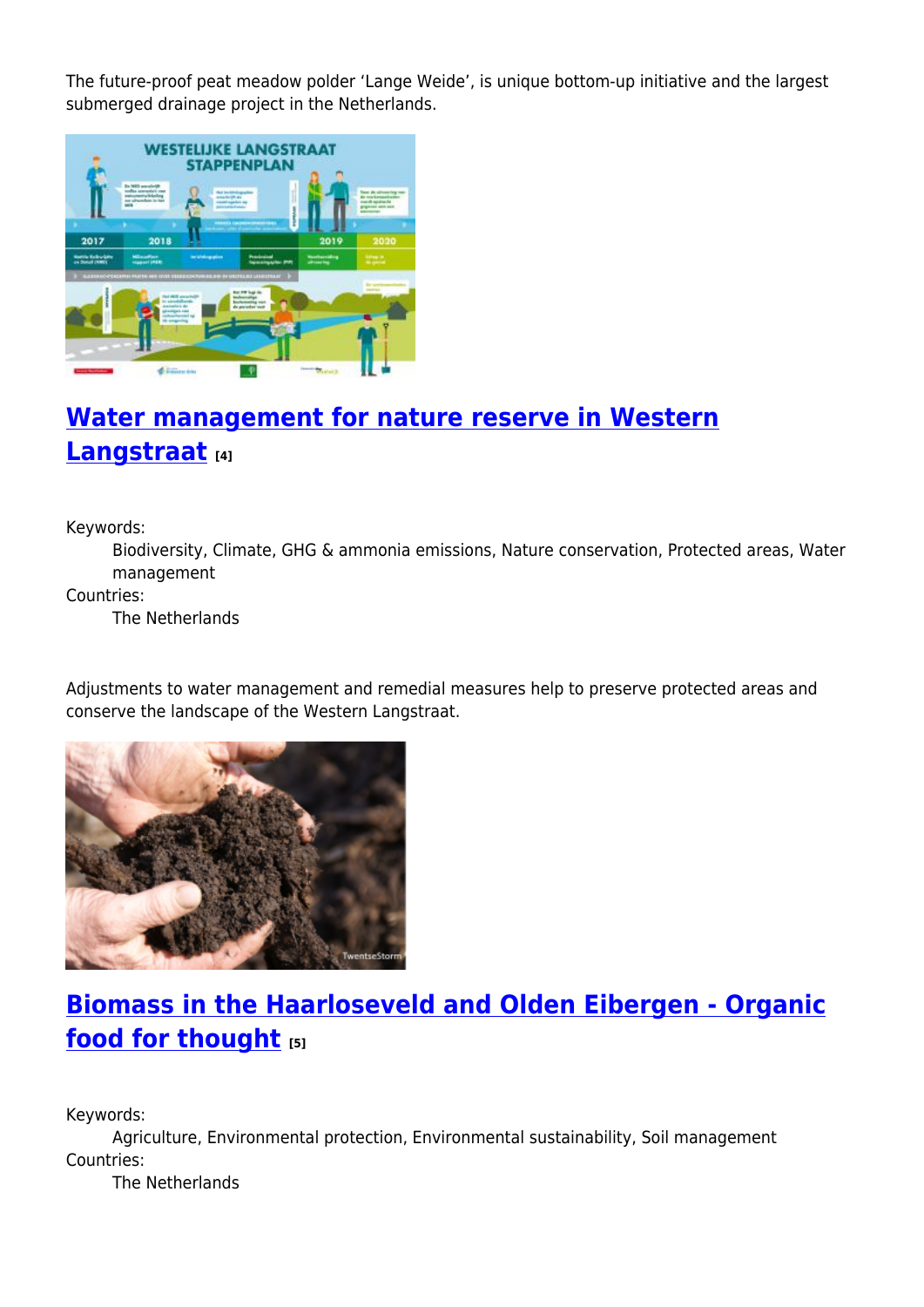Incorporating locally available biomass into the soil, as a mean to increase its content in organic matter in the long term.



## **[Caseificio Val d'Aveto – Investing to sustain the local supply](https://enrd.ec.europa.eu/projects-practice/caseificio-val-daveto-investing-sustain-local-supply-chain_en) [chain](https://enrd.ec.europa.eu/projects-practice/caseificio-val-daveto-investing-sustain-local-supply-chain_en) [6]**

Keywords:

Diversification, Entrepreneurship, Farm restructuring/modernisation, Job creation, Market development, Mountain area, Product quality, Rural SMEs

Countries:

Italy

A dairy company used RDP support to build a new wing on its factory in order to increase its production capacity. This investment strengthened the local supply chains and helps prevent the abandonment of the farming activity in the area.



# **[Efficient irrigation system in a fig orchard](https://enrd.ec.europa.eu/projects-practice/efficient-irrigation-system-fig-orchard_en) [7]**

Keywords:

Agriculture, Farm restructuring/modernisation, Irrigation, Water management Countries: